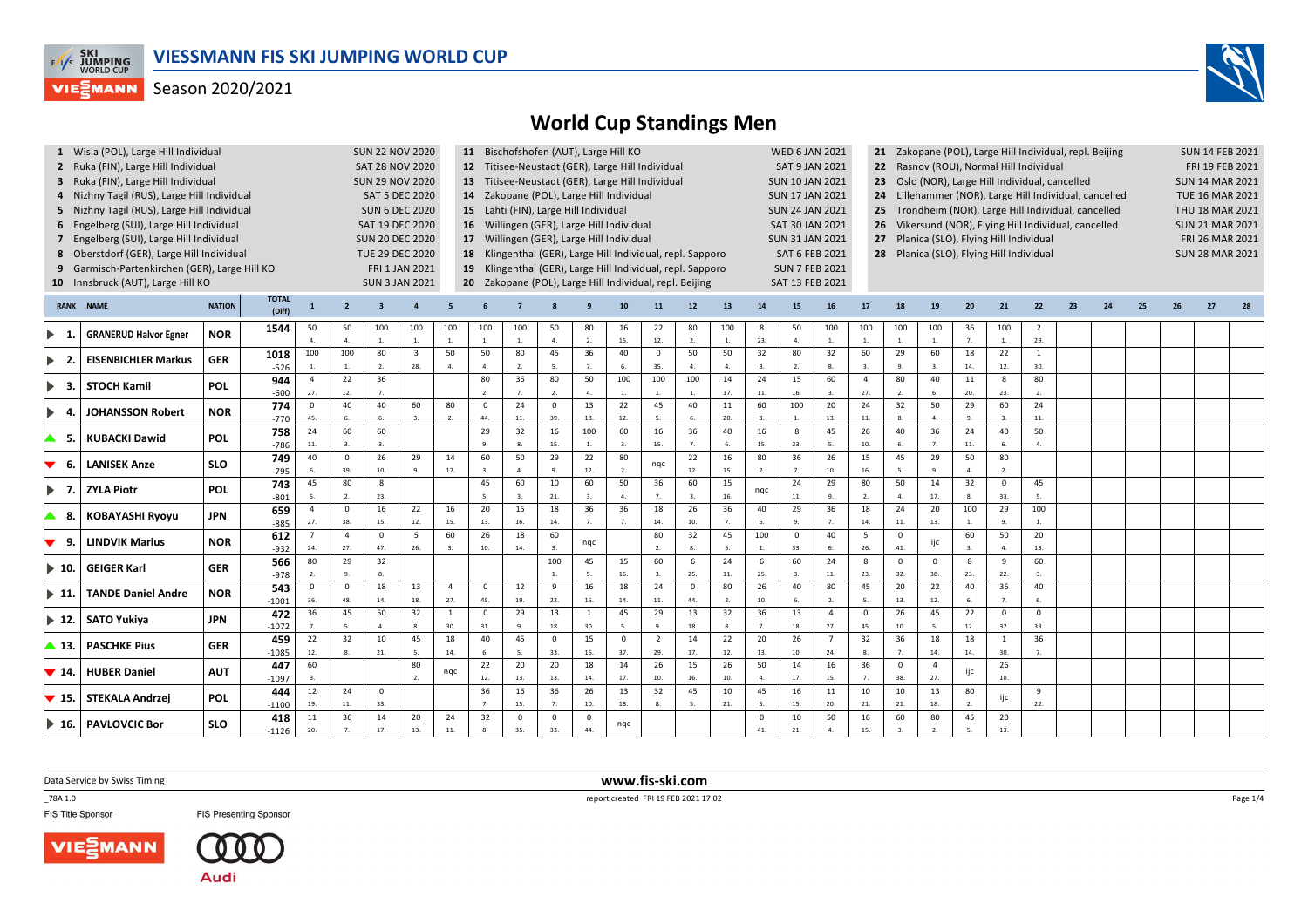

## **World Cup Standings Men**

|                           | <b>RANK NAME</b>             | <b>NATION</b> | <b>TOTAL</b><br>(Diff) | $\mathbf{1}$   | $\overline{2}$ | $\overline{\mathbf{3}}$ |                | 5                       |                         |             |                         |             | 10                      | 11             | 12                      | 13                      | 14             | 15                      | 16             | 17                      | 18                      | 19           | 20                      | 21                      | 22             | 23 | 24 | 25 | 26 | 27 | 28 |
|---------------------------|------------------------------|---------------|------------------------|----------------|----------------|-------------------------|----------------|-------------------------|-------------------------|-------------|-------------------------|-------------|-------------------------|----------------|-------------------------|-------------------------|----------------|-------------------------|----------------|-------------------------|-------------------------|--------------|-------------------------|-------------------------|----------------|----|----|----|----|----|----|
| $\blacktriangleright$ 17. | <b>KRAFT Stefan</b>          | <b>AUT</b>    | 405                    | 0              |                |                         |                |                         |                         |             | 40                      | 3           | 32                      | 50             | 29                      | 60                      |                | 45                      | -8             | 40                      | 12                      | 15           | 26                      | 45                      |                |    |    |    |    |    |    |
|                           |                              |               | $-1139$                | 32.            |                |                         |                |                         |                         |             | 6.                      | 28.         | 8.                      | 4.             | 9.                      | -3.                     |                | 5.                      | 23.            | 6.                      | 19.                     | 16.          | 10.                     | 5.                      |                |    |    |    |    |    |    |
|                           | ▶ 18. SATO Keiichi           | <b>JPN</b>    | 282                    | 14             | 0              | $\overline{\mathbf{0}}$ | 18             | 45                      | 8                       | $\mathbf 0$ | 15                      | 5           | 11                      | 15             | $\overline{0}$          | $\mathbf 0$             | 10             | 11                      | 15             | 20                      | 16                      | 32           | 15                      | 32                      | $\mathbf 0$    |    |    |    |    |    |    |
|                           |                              |               | $-1262$                | 17.            | 32.            | 41.                     | 14.            | - 5.                    | 23.                     | 46.         | 16.                     | 26.         | 20.                     | 16.            | 31.                     | 45.                     | 21.            | 20.                     | 16.            | 13.                     | 15.                     | -8.          | 16.                     | -8.                     | 36.            |    |    |    |    |    |    |
|                           |                              |               | 262                    |                |                | 45                      | 11             | 36                      | 13                      | 11          | $\mathsf 0$             | 29          | 6                       | 5              | 20                      | $\mathbf 0$             | $\mathbf 0$    | 20                      | $\mathbf 0$    | 8                       | 22                      | $^{\circ}$   | 12                      | 24                      |                |    |    |    |    |    |    |
| $\blacktriangleright$ 19. | <b>FORFANG Johann Andre</b>  | <b>NOR</b>    | $-1282$                |                | ijc            | -5.                     | 20.            | 7.                      | 18.                     | 20.         | 35.                     | -9.         | 25.                     | 26.            | 13.                     | 34.                     | 32.            | 13.                     | 45.            | 23.                     | 12.                     | 42.          | 19.                     | 11.                     |                |    |    |    |    |    |    |
|                           |                              |               | 255                    | 32             |                |                         |                |                         | $\overline{2}$          | $\mathbf 0$ | 32                      | 40          | 9                       | 9              | 12                      | $\overline{4}$          | 11             | 18                      | 18             | <sup>1</sup>            | 15                      | 16           | 20                      | 16                      |                |    |    |    |    |    |    |
| $\blacktriangleright$ 20. | <b>ASCHENWALD Philipp</b>    | <b>AUT</b>    | $-1289$                | 8.             |                |                         |                |                         | 29.                     | 38.         | 8.                      | 6.          | 22.                     | 22.            | 19.                     | 27.                     | 20.            | 14.                     | 14.            | 30.                     | 16.                     | 15.          | 13.                     | 15.                     |                |    |    |    |    |    |    |
|                           |                              |               | 253                    | 26             |                |                         |                |                         | 15                      | 22          | $\mathbf 0$             | $\mathbf 0$ | 29                      | 40             | 16                      | 18                      | 18             | 32                      | 10             | $^{\circ}$              | $\overline{7}$          | $^{\circ}$   | -6                      | 14                      |                |    |    |    |    |    |    |
| $\triangleright$ 21.      | <b>HAYBOECK Michael</b>      | <b>AUT</b>    | $-1291$                | 10.            |                |                         |                |                         | 16.                     | 12.         | 48.                     | 34.         | 9.                      | 6.             | 15.                     | 14.                     | 14.            | 8.                      | 21.            | 41.                     | 24.                     | 32.          | 25.                     | 17.                     |                |    |    |    |    |    |    |
|                           |                              |               |                        | 13             | 16             | $\mathbf 0$             | 24             | 11                      | 24                      | 10          | $\mathbf 0$             | 24          | 20                      | $\overline{0}$ | 18                      | $\mathbf 0$             | 14             | $\overline{\mathbf{3}}$ | $\mathbf{0}$   | $\mathbf 0$             | $\overline{\mathbf{3}}$ | 26           | $\mathbf{0}$            | $\overline{7}$          | $\overline{0}$ |    |    |    |    |    |    |
| $\blacktriangleright$ 22. | <b>HAMANN Martin</b>         | <b>GER</b>    | 213                    |                |                |                         |                |                         |                         |             | 43.                     |             |                         |                |                         |                         | 17.            |                         |                |                         |                         |              |                         |                         |                |    |    |    |    |    |    |
|                           |                              |               | $-1331$                | 18.            | 15.            | 35.                     | 11.            | 20.                     | $11.$                   | 21.         |                         | 11.         | 13.                     | 37.            | 14.                     | 39.                     |                | 28.                     | 33.            | 31.                     | 28.                     | 10.          | 34.                     | 24.                     | 34.            |    |    |    |    |    |    |
| ▲ 23.                     | <b>DESCHWANDEN Gregor</b>    | SUI           | 199                    | 18             | 5              | 11                      | 14             | 29                      | $\overline{4}$          | 6           | $\overline{4}$          | 12          | 26                      | $\mathbf 0$    | $\mathsf 0$             | $\mathsf 0$             | $\mathbf{0}$   | 5                       | 12             | $\overline{\mathbf{3}}$ | $\overline{\mathbf{0}}$ | 6            | $\overline{7}$          | 11                      | 26             |    |    |    |    |    |    |
|                           |                              |               | $-1345$                | 14.            | 26.            | 20.                     | 17.            | 9.                      | 27.                     | 25.         | 27.                     | 19.         | 10.                     | 36.            | 32.                     | 31.                     | 36.            | 26.                     | 19.            | 28.                     | 35.                     | 25.          | 24.                     | 20.                     | 10.            |    |    |    |    |    |    |
| $\blacktriangledown$ 24.  | <b>PREVC Peter</b>           | <b>SLO</b>    | 186                    | 1              | 2              | 13                      | $^{\circ}$     | 20                      | 18                      | $\mathbf 0$ | 14                      | 20          | 24                      | 22             | 10                      | 20                      | $\mathbf 0$    | 22                      |                |                         |                         |              |                         |                         |                |    |    |    |    |    |    |
|                           |                              |               | $-1358$                | 30.            | 29.            | 18.                     | 36.            | 13.                     | 14.                     | 33.         | 17.                     | 13.         | 11.                     | 12.            | 21.                     | 13.                     | 31.            | 12.                     |                |                         |                         |              |                         |                         |                |    |    |    |    |    |    |
| ▲ 25.                     | <b>FREUND Severin</b>        | <b>GER</b>    | 150                    | - 6            | 8              | 29                      | $\mathbf 0$    | 13                      |                         | $\mathbf 0$ | 6                       | $\mathbf 0$ | $\mathbf 0$             | 11             | 8                       | $\overline{7}$          | 15             | $\overline{4}$          | $\mathbf 0$    | 14                      | $\mathbf 0$             | 10           | 1                       | $\mathbf 0$             | 18             |    |    |    |    |    |    |
|                           |                              |               | $-1394$                | 25.            | 23.            | 9.                      | 39.            | 18.                     | nqc                     | 39.         | 25.                     | 39.         | 36.                     | 20.            | 23.                     | 24.                     | 16.            | 27.                     | 37.            | 17.                     | 31.                     | 21.          | 30.                     | 31.                     | 14.            |    |    |    |    |    |    |
|                           |                              |               | 149                    | $\mathbf 0$    | 20             | 20                      | $\overline{7}$ | 5                       |                         |             | 26                      | $\mathbf 0$ | $\mathbf 0$             | $\overline{4}$ | $\overline{\mathbf{0}}$ | 5                       | 9              | $\mathsf 0$             | 13             | 22                      | $\overline{2}$          | $\mathbf 0$  | $\mathbf 0$             | $\mathbf 0$             | 16             |    |    |    |    |    |    |
|                           | $\triangle$ 26. JELAR Ziga   | <b>SLO</b>    | $-1395$                | 38.            | 13.            | 13.                     | 24.            | 26.                     |                         |             | 10.                     | 40.         | 35.                     | 27.            | 39.                     | 26.                     | 22.            | 41.                     | 18.            | 12.                     | 29.                     | 33.          | 37.                     | 39.                     | 15.            |    |    |    |    |    |    |
|                           |                              |               | 146                    | $\overline{0}$ |                |                         | 16             | $\mathbf 0$             |                         |             |                         |             |                         |                | 24                      | 29                      | $\mathbf 0$    | 9                       | 14             | 13                      | 18                      | 11           | $\mathbf 0$             | $\mathbf 0$             | 12             |    |    |    |    |    |    |
| $\blacktriangledown$ 27.  | <b>WOLNY Jakub</b>           | <b>POL</b>    | $-1398$                | 33.            |                |                         | 15.            | 44.                     |                         |             |                         |             |                         |                | 11.                     |                         | 33.            | 22.                     | 17.            | 18.                     | 14.                     | 20.          | 36.                     | 35.                     | 19.            |    |    |    |    |    |    |
|                           |                              |               | 139                    | 9              | 29             |                         |                |                         | $\mathbf 0$             | 9           | 1                       | 9           | $\mathbf 0$             | $\mathbf 0$    |                         |                         | $\overline{a}$ |                         | $\mathsf 0$    | 50                      | 1                       | $\mathbf{0}$ | $\overline{0}$          | 12                      | 15             |    |    |    |    |    |    |
| $\triangle$ 28.           | <b>MURANKA Klemens</b>       | <b>POL</b>    |                        | 22.            | 9.             | nqc                     |                |                         | 34.                     | 22.         | 30.                     | 22.         | 41.                     | 32.            |                         |                         | 27.            |                         | 32.            | $\mathbf{A}$            | 30.                     | 36.          | 38.                     | 19.                     | 16.            |    |    |    |    |    |    |
|                           |                              |               | $-1405$                |                |                |                         |                |                         |                         |             |                         |             |                         |                |                         |                         |                |                         |                |                         |                         |              |                         |                         |                |    |    |    |    |    |    |
| $\blacktriangledown$ 29.  | <b>NAZAROV Mikhail</b>       | <b>RUS</b>    | 135                    |                |                |                         | 10             | 15                      | $\mathbf 0$             |             | $\mathbf 0$             | 11          | 5                       | 10             | $\overline{0}$          | 13                      |                |                         | 9              | 9                       | 14                      | 12           | 9                       | 18                      |                |    |    |    |    |    |    |
|                           |                              |               | $-1409$                |                |                |                         | 21.            | 16.                     | 43.                     |             | 37.                     | 20.         | 26.                     | 21.            | 35.                     | 18.                     |                |                         | 22.            | 22.                     | 17.                     | 19.          | 22.                     | 14.                     |                |    |    |    |    |    |    |
| ▲ 30.                     | <b>SCHMID Constantin</b>     | <b>GER</b>    | 131                    | $\overline{0}$ | 15             | 22                      | $^{\circ}$     | 36                      | $\overline{\mathbf{3}}$ | $\mathbf 0$ | $\mathbf 0$             | $\mathbf 0$ | $\mathbf 0$             | 13             | 5                       | $\mathbf 0$             | $\mathbf 0$    | $\mathbf 0$             | $\overline{0}$ | $\mathbf 0$             | 6                       | 9            | $\mathbf 0$             | $\mathbf 0$             | 22             |    |    |    |    |    |    |
|                           |                              |               | $-1413$                | 42.            | 16.            | 12.                     | 38.            |                         | 28.                     | 41.         | 36.                     | 47.         | 39.                     | 18.            | 26.                     | 32.                     | 43.            | 37.                     | 31.            | 48                      | 25.                     | 22.          | 43.                     | 38.                     | 12.            |    |    |    |    |    |    |
| $\blacktriangledown$ 31.  | <b>BOYD-CLOWES Mackenzie</b> | <b>CAN</b>    | 115                    | 29             | $\mathbf 0$    | $\mathsf 0$             |                |                         | 16                      | 40          | $\mathsf 0$             | 8           | $\overline{2}$          | nqc            | $\overline{4}$          | $\mathsf 0$             | 5              | 6                       | $\mathbf{1}$   | $\mathbf 0$             | $\mathbf{0}$            | $\mathbf 0$  | $\mathbf 0$             | $\overline{4}$          |                |    |    |    |    |    |    |
|                           |                              |               | $-1429$                | -9.            | 34.            | 38.                     |                |                         | 15.                     | 6.          | 47.                     | 23.         | 29.                     |                | 27.                     | 35.                     | 26.            | 25.                     | 30.            | 36.                     | 40.                     | 35.          | 35.                     | 27.                     |                |    |    |    |    |    |    |
| $\blacktriangledown$ 32.  | <b>PREVC Domen</b>           | <b>SLO</b>    | 109                    |                |                |                         |                |                         | $\mathbf 0$             | 14          | 22                      | $\mathbf 0$ | 1                       | $\mathbf 0$    | $\mathbf 0$             | $\mathbf 0$             | 32             | $\mathbf{1}$            |                |                         | 9                       | 1            | 14                      | 15                      |                |    |    |    |    |    |    |
|                           |                              |               | $-1435$                |                |                |                         |                |                         | 32.                     | 17.         | 12.                     | 37.         | 30.                     | 38.            | 40.                     | 42.                     | 8.             | 30.                     |                |                         | 22.                     | 30.          | 17.                     | 16.                     |                |    |    |    |    |    |    |
|                           |                              |               | 101                    | 16             | 14             | $\overline{4}$          | $\mathbf 0$    | $\overline{\mathbf{3}}$ | 12                      | $\mathbf 0$ | $\overline{\mathbf{3}}$ | 14          | $^{\circ}$              | 14             | $\mathbf{0}$            | 8                       | 13             | $\mathbf 0$             |                |                         |                         |              |                         |                         |                |    |    |    |    |    |    |
| ▶ 33.                     | <b>KOBAYASHI Junshiro</b>    | <b>JPN</b>    | $-1443$                | 15.            | 17.            | 27.                     | 36.            | 28.                     | 19.                     | 37.         | 28.                     | 17.         | 34.                     | 17.            | 33.                     | 23.                     | 18.            | 31.                     |                |                         |                         |              |                         |                         |                |    |    |    |    |    |    |
|                           |                              |               | 94                     | $\mathbf 0$    |                |                         | 36             | $\overline{2}$          | 14                      | $\mathbf 0$ | 5                       | $\mathbf 0$ | $\mathbf 0$             | 8              | $\overline{\mathbf{0}}$ | 12                      |                |                         |                |                         |                         |              | $\overline{4}$          | 2                       | 11             |    |    |    |    |    |    |
| ▲ 34.                     | <b>KLIMOV Evgeniy</b>        | <b>RUS</b>    | $-1450$                | 31.            |                |                         | $\overline{7}$ | 29.                     | 17.                     | 36.         | 26.                     | 50.         | 47.                     | 23.            | 41.                     | 19.                     |                |                         |                |                         |                         |              | 27.                     | 29.                     | 20.            |    |    |    |    |    |    |
|                           |                              |               | 93                     |                |                |                         | 50             |                         | 5                       | $\mathbf 0$ | $\overline{7}$          | 8           | $\overline{\mathbf{3}}$ | $\mathbf 0$    | $\overline{2}$          | $\overline{2}$          | $\mathbf 0$    |                         |                |                         | 13                      | $\mathbf 0$  | $\mathbf 0$             | $\overline{\mathbf{3}}$ |                |    |    |    |    |    |    |
| $\blacktriangledown$ 35.  | <b>LACKNER Thomas</b>        | <b>AUT</b>    |                        |                |                |                         | $\overline{a}$ | nqc                     | 26.                     | 49.         | 24.                     | 23.         | 28.                     | 39.            | 29.                     | 29.                     | 40.            |                         |                |                         | 18.                     | 34.          | 42.                     | 28.                     |                |    |    |    |    |    |    |
|                           |                              |               | $-1451$                |                | 11             | $\overline{\mathbf{0}}$ |                |                         | 11                      | 8           | 8                       | 6           | $\overline{4}$          | 12             | 10                      | $\mathsf 0$             | 12             | $^{\circ}$              | $\mathbf 0$    | $\mathbf{0}$            | 8                       | $\mathbf{0}$ |                         |                         |                |    |    |    |    |    |    |
| $\blacktriangledown$ 36.  | <b>AALTO Antti</b>           | FIN           | 90                     |                |                |                         |                |                         |                         |             |                         |             |                         |                |                         |                         |                |                         |                |                         |                         |              |                         |                         |                |    |    |    |    |    |    |
|                           |                              |               | $-1454$                |                | 20.            | 36                      |                |                         | 20.                     | 23.         | 23.                     | 25.         | 27.                     | 19.            | 21.                     | 33.                     | 19.            | 36.                     | 36.            | 46.                     | 23.                     | 41.          |                         |                         |                |    |    |    |    |    |    |
| ▲ 37.                     | <b>NAKAMURA Naoki</b>        | <b>JPN</b>    | 82                     | nqc            | nqc            | 15                      | $\overline{2}$ | $\overline{\mathbf{0}}$ | $\mathbf 0$             | $\mathbf 0$ | 11                      | $\mathbf 0$ | nqc                     | $\mathbf 0$    | $\overline{\mathbf{0}}$ | 9                       |                |                         | 5              | - 6                     | 5                       | -8           | $\overline{\mathbf{3}}$ | 13                      | - 5            |    |    |    |    |    |    |
|                           |                              |               | $-1462$                |                |                | 16.                     | 29.            | 37.                     | 33.                     | 31.         | 20.                     | 32.         |                         | 34.            | 48.                     | 22.                     |                |                         | 26.            | 25.                     | 26.                     | 23.          | 28.                     | 18.                     | 26.            |    |    |    |    |    |    |
|                           | 38. ZNISZCZOL Aleksander     | <b>POL</b>    | 81                     | $\mathbf 0$    |                |                         | 40             | 12                      | 6                       | $\mathbf 0$ | $\mathbf 0$             | $\mathbf 0$ | 12                      | 6              | $\mathbf 0$             | $\overline{\mathbf{3}}$ |                | 2                       | $\mathbf 0$    | $\mathbf 0$             |                         |              | $\mathbf 0$             |                         |                |    |    |    |    |    |    |
|                           |                              |               | $-1463$                | 35.            |                |                         | -6.            | 19.                     | 25.                     | 48.         | 45.                     | 35.         | 19.                     | 25.            | 36.                     | 28.                     |                | 29.                     | 34.            | 40.                     |                         |              | 45.                     |                         |                |    |    |    |    |    |    |

Data Service by Swiss Timing

\_78A 1.0





**FIS Presenting Sponsor** 

 **www.fis-ski.com**report created FRI 19 FEB 2021 17:02

Page 2/4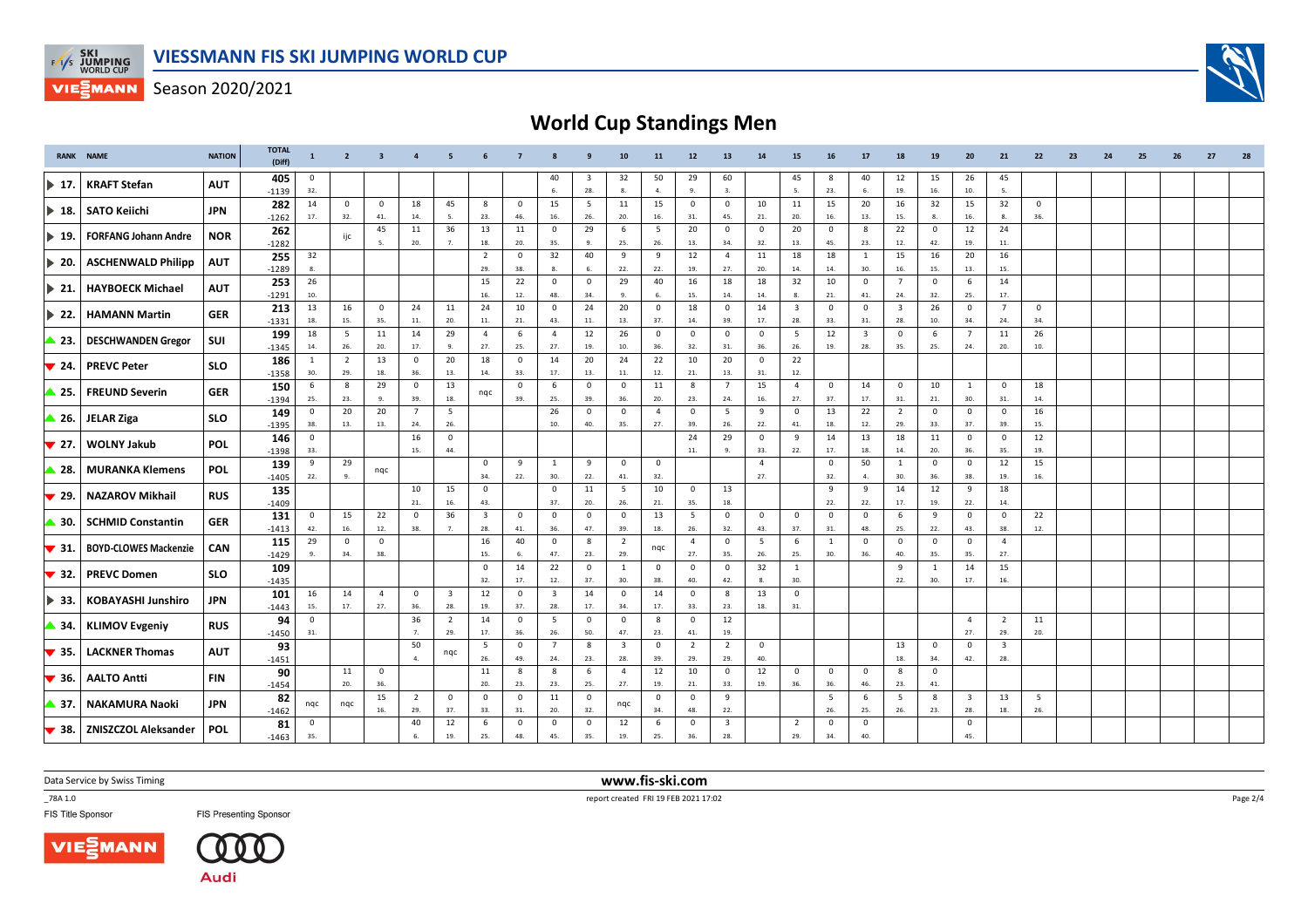

## **World Cup Standings Men**

|                           | <b>RANK NAME</b>                 | <b>NATION</b> | <b>TOTAL</b><br>(Diff) | $\mathbf{1}$                   | $\overline{2}$                 | $\overline{\mathbf{3}}$ | $\overline{4}$        | 5                     |                       | $\overline{7}$                 |                       | 9                              | 10                    | 11                             | 12                             | 13                  | 14                             | 15                    | 16                             | 17                    | 18                             | 19                             | 20                    | 21                 | 22                    | 23 | 24 | 25 | 26 | 27 | 28 |
|---------------------------|----------------------------------|---------------|------------------------|--------------------------------|--------------------------------|-------------------------|-----------------------|-----------------------|-----------------------|--------------------------------|-----------------------|--------------------------------|-----------------------|--------------------------------|--------------------------------|---------------------|--------------------------------|-----------------------|--------------------------------|-----------------------|--------------------------------|--------------------------------|-----------------------|--------------------|-----------------------|----|----|----|----|----|----|
| $\blacktriangledown$ 39.  | <b>AMMANN Simon</b>              | SUI           | 77<br>$-1467$          | nqc                            | $\mathbf 0$<br>46.             | $\mathbf 0$<br>45.      | 0<br>35.              | 0<br>32.              | 39.                   | nqc                            | $\mathbf 0$<br>32.    | nqc                            | $^{\circ}$<br>43.     | $\mathbf 0$<br>49.             |                                |                     |                                |                       | 22<br>12.                      | 29<br>9.              | 11<br>20.                      | $\mathbf 0$<br>39.             | 5<br>26.              | 10<br>21.          | $\mathbf 0$<br>39.    |    |    |    |    |    |    |
| I▶ 40.                    | <b>HOERL Jan</b>                 | <b>AUT</b>    | 75<br>$-1469$          | ijc                            |                                |                         | ngc                   | nqc                   |                       |                                | 24<br>11.             | 10<br>21.                      | $\overline{0}$<br>42. | nqc                            |                                |                     | $\overline{\mathbf{3}}$<br>28. | $^{\circ}$<br>39.     | $\mathbf 0$<br>39.             | $\mathbf 0$<br>33.    | $\overline{4}$<br>27.          | 24<br>11.                      | 10<br>21.             | ijc                |                       |    |    |    |    |    |    |
| ▲ 41.                     | <b>PREVC Cene</b>                | <b>SLO</b>    | 69<br>$-1475$          |                                |                                |                         |                       |                       | $\mathbf 0$<br>37.    | 26<br>10.                      | 12<br>19.             | $\overline{2}$<br>29.          | 8<br>23.              | nqc                            | $^{\circ}$<br>37.              | $\mathbf 0$<br>36.  | $\overline{7}$<br>24.          |                       |                                |                       |                                |                                |                       |                    | 14<br>17.             |    |    |    |    |    |    |
| $\blacktriangledown$ 42.  | <b>ERIKSEN Sander Vossan</b>     | <b>NOR</b>    | 63<br>$-1481$          | 20<br>13.                      | $\mathbf 0$<br>31.             | $\mathbf 0$<br>34.      | 12<br>19.             | 22<br>12.             | 9<br>22.              | $\mathbf 0$<br>47.             | $\mathbf 0$<br>50.    | $\mathbf 0$<br>41.             | 0<br>43.              | nqc                            |                                |                     |                                |                       |                                |                       |                                |                                |                       |                    |                       |    |    |    |    |    |    |
| $\blacktriangledown$ 43.  | <b>WASEK Pawel</b>               | <b>POL</b>    | 62<br>$-1482$          | $\mathbf{0}$<br>48.            | 9<br>22.                       | 6<br>25.                | $\mathbf 0$<br>32.    | 40<br>6.              |                       |                                |                       |                                |                       |                                | $\overline{\mathbf{3}}$<br>28. | 1<br>30.            | $\overline{\mathbf{3}}$<br>28. | $^{\circ}$<br>32.     |                                |                       |                                |                                | $\mathbf 0$<br>32.    | $\mathbf 0$<br>37. | $\mathbf 0$<br>31.    |    |    |    |    |    |    |
| $\blacktriangledown$ 44.  | <b>SCHIFFNER Markus</b>          | <b>AUT</b>    | 60<br>$-1484$          |                                | $\overline{\mathbf{3}}$<br>28. | 24<br>11.               | 26<br>10.             | nqc                   |                       |                                | 0<br>42.              | $\mathbf{0}$<br>33.            | $\mathbf 0$<br>38.    | $\overline{7}$<br>24.          | $\overline{0}$<br>45.          | 0<br>43.            |                                |                       |                                |                       |                                |                                |                       |                    |                       |    |    |    |    |    |    |
| $\blacktriangledown$ 45.  | <b>ZAJC Timi</b>                 | <b>SLO</b>    | 58<br>$-1486$          | 8<br>23.                       | nqc                            | $\mathsf 0$<br>39.      | 9<br>22.              | 26<br>10.             |                       |                                |                       |                                |                       |                                |                                |                     |                                |                       | $\mathbf 0$<br>42.             | $\circ$<br>43.        | $\overline{0}$<br>36.          | $\overline{2}$<br>29.          | 13<br>18.             | $\mathbf 0$<br>35. |                       |    |    |    |    |    |    |
| ▲ 46.                     | <b>BARTOL Tilen</b>              | <b>SLO</b>    | 52<br>$-1492$          | $\overline{0}$<br>39.          | $\mathbf 0$<br>33.             | $\mathbf 0$<br>32.      | nqc                   | $\overline{7}$<br>24. | 10<br>21.             | $\mathbf{0}$<br>43.            |                       |                                |                       | $\mathbf 0$<br>31.             | $\overline{0}$<br>34.          | $\mathsf 0$<br>37.  | 22<br>12.                      | $\mathbf 0$<br>40.    | $\mathbf 0$<br>43.             | $\overline{2}$<br>29. | $\mathbf 0$<br>47.             | 5<br>26.                       | $\mathsf 0$<br>31.    | $\mathbf 0$<br>34. | 6<br>25.              |    |    |    |    |    |    |
| $\blacktriangleright$ 46. | <b>HAARE Anders</b>              | <b>NOR</b>    | 52<br>$-1492$          | 15<br>16.                      | 13<br>18.                      | $\overline{0}$<br>31.   | $\mathbf 0$<br>42.    | 9<br>22.              |                       |                                |                       |                                |                       |                                |                                |                     |                                |                       | $\overline{\mathbf{3}}$<br>28. | 12<br>19.             |                                |                                |                       |                    | $\mathbf 0$<br>34.    |    |    |    |    |    |    |
| ▲ 48.                     | <b>FETTNER Manuel</b>            | <b>AUT</b>    | 50<br>$-1494$          |                                | 6<br>25.                       | $\mathbf 0$<br>40.      | $\mathbf 0$<br>33.    | nqc                   | $\mathbf 0$<br>36.    | 5<br>26.                       |                       |                                | $\mathbf 0$<br>50.    | $\mathbf 0$<br>40.             |                                |                     |                                |                       |                                |                       | $\overline{\mathbf{0}}$<br>42. | $\overline{7}$<br>24.          |                       |                    | 32                    |    |    |    |    |    |    |
| $\blacktriangledown$ 49.  | <b>KYTOSAHO Niko</b>             | <b>FIN</b>    | 47<br>$-1497$          |                                | $\mathsf 0$<br>40.             | $\mathbf 0$<br>43.      |                       |                       | $\mathbf 0$<br>46.    | 13<br>18.                      | $\mathbf 0$<br>31.    | $\overline{\mathbf{0}}$<br>49. | 10<br>21.             | $\mathbf 0$<br>33.             | 11<br>20.                      | 6<br>25.            | $\mathbf 0$<br>35.             | $\overline{7}$<br>24. | $\mathbf 0$<br>48.             | $\circ$<br>49.        | $\overline{0}$<br>43.          | $\mathbf 0$<br>40.             |                       |                    |                       |    |    |    |    |    |    |
| $\blacktriangledown$ 50.  | <b>AIGRO Artti</b>               | <b>EST</b>    | 45<br>$-1499$          | - 5<br>26.                     | 18<br>14.                      | 1<br>30.                |                       |                       | $\Omega$<br>41.       | $\overline{\mathbf{3}}$<br>28. | $\mathbf 0$<br>40.    | $\mathbf 0$<br>38.             | $^{\circ}$<br>40.     | $\mathbf 0$<br>45.             | $\overline{7}$<br>24.          | $\mathbf 0$<br>38.  | $\mathbf 0$<br>42.             | $\mathbf 0$<br>38.    | ijc                            | 11<br>20.             | $\overline{\mathbf{0}}$<br>33. | $\mathbf 0$<br>45.             |                       |                    |                       |    |    |    |    |    |    |
| ▲ 51.                     | <b>TSCHOFENIG Daniel</b>         | <b>AUT</b>    | 30<br>$-1514$          |                                |                                |                         |                       |                       |                       |                                |                       |                                |                       | $\mathbf{1}$<br>30.            |                                |                     |                                |                       |                                |                       |                                |                                |                       |                    | 29<br>9.              |    |    |    |    |    |    |
| $\blacktriangledown$ 52.  | <b>LEITNER Clemens</b>           | <b>AUT</b>    | 27<br>$-1517$          |                                | 12<br>19.                      | 12<br>19.               |                       |                       |                       |                                |                       |                                | $\mathbf 0$<br>33.    | $\overline{\mathbf{3}}$<br>28. |                                |                     |                                |                       |                                |                       |                                |                                |                       |                    |                       |    |    |    |    |    |    |
| $\blacktriangledown$ 53.  | <b>PETER Dominik</b>             | SUI           | 25<br>$-1519$          | $\overline{0}$<br>36.          | 1<br>30.                       | 5<br>26.                | 15<br>16.             | $\overline{0}$<br>36. | $\mathbf 0$<br>42.    | $\mathbf 0$<br>44.             | $\mathsf 0$<br>54.    | $\mathbf 0$<br>42.             | nqc                   |                                |                                |                     | 0<br>39.                       | $\mathbf 0$<br>42.    | nqc                            | $\mathbf{0}$<br>34.   |                                |                                |                       |                    | $\overline{4}$<br>27. |    |    |    |    |    |    |
| $\blacktriangledown$ 54.  | <b>ITO Daiki</b>                 | <b>JPN</b>    | 21<br>$-1523$          | $\overline{\mathbf{0}}$<br>41. | 10<br>21.                      | $\overline{2}$<br>29.   | $\mathbf 0$<br>31.    | $\mathbf 0$<br>38.    | $\overline{7}$<br>24. | $^{\circ}$<br>45.              |                       |                                |                       |                                |                                |                     |                                |                       | $\overline{2}$<br>29.          | $\mathbf{0}$<br>37.   | $\overline{0}$<br>39.          | ijc                            | nqc                   |                    |                       |    |    |    |    |    |    |
| ▲ 55.                     | ZOGRAFSKI Vladimir               | <b>BUL</b>    | 19<br>$-1525$          | $\overline{0}$<br>46.          | $\overline{0}$<br>37.          | nqc                     |                       |                       |                       |                                | $\overline{2}$<br>29. | $\overline{\mathbf{0}}$<br>31. | $\mathbf 0$<br>46.    | $\mathbf 0$<br>44.             | $\mathbf{1}$<br>30.            | $\mathbf{0}$<br>40. | nqc                            |                       | 6<br>25.                       | $\mathbf 0$<br>44.    | $\mathbf 0$<br>34.             | $\mathbf 0$<br>31.             | $\mathbf 0$<br>44.    | $^{\circ}$<br>44.  | 10<br>21.             |    |    |    |    |    |    |
| ▲ 55.                     | <b>TROFIMOV Roman Sergeevich</b> | <b>RUS</b>    | 19<br>$-1525$          | $\overline{0}$<br>47.          |                                |                         | $\overline{4}$<br>27. | 8<br>23.              | ijc                   |                                |                       |                                |                       |                                |                                |                     |                                |                       | $\mathbf 0$<br>46.             | $\mathbf 0$<br>53.    |                                |                                |                       |                    | $\overline{7}$<br>24. |    |    |    |    |    |    |
| $\blacktriangledown$ 57.  | <b>KOT Maciej</b>                | <b>POL</b>    | 17<br>$-1527$          | 11<br>20.                      |                                |                         | 6<br>25.              | $\mathbf 0$<br>31.    |                       |                                | $\mathbf 0$<br>44.    | $\mathbf 0$<br>35.             | $\mathbf 0$<br>31.    | $\mathbf 0$<br>48.             |                                |                     |                                |                       |                                |                       |                                |                                | $\mathbf 0$<br>38.    |                    |                       |    |    |    |    |    |    |
| $\blacktriangledown$ 57.  | <b>SEMENIC Anze</b>              | <b>SLO</b>    | 17<br>$-1527$          | nqc                            | $\overline{7}$<br>24.          | $\mathbf 0$<br>37.      | $\mathbf 0$<br>34.    | 10<br>21.             |                       |                                |                       |                                |                       |                                |                                |                     |                                |                       |                                |                       |                                |                                |                       |                    |                       |    |    |    |    |    |    |
| ▲ 57.                     | <b>WOHLGENANNT Ulrich</b>        | <b>AUT</b>    | 17<br>$-1527$          |                                |                                |                         |                       |                       |                       |                                |                       |                                |                       |                                |                                |                     |                                |                       |                                |                       |                                |                                | $\overline{2}$<br>29. | 6<br>25.           | 9<br>22.              |    |    |    |    |    |    |
| $\blacktriangledown$ 60.  | <b>MARKENG Thomas Aasen</b>      | <b>NOR</b>    | 15<br>$-1529$          |                                |                                |                         |                       |                       |                       |                                |                       |                                |                       |                                |                                |                     | $\mathbf 0$<br>34.             | 12<br>19.             |                                |                       | $\mathbf 0$<br>37.             | $\overline{\mathbf{3}}$<br>28. | nqc                   | ijc                |                       |    |    |    |    |    |    |

Data Service by Swiss Timing

\_78A 1.0

FIS Title Sponsor





**FIS Presenting Sponsor** 

 **www.fis-ski.com**report created FRI 19 FEB 2021 17:02

Page 3/4